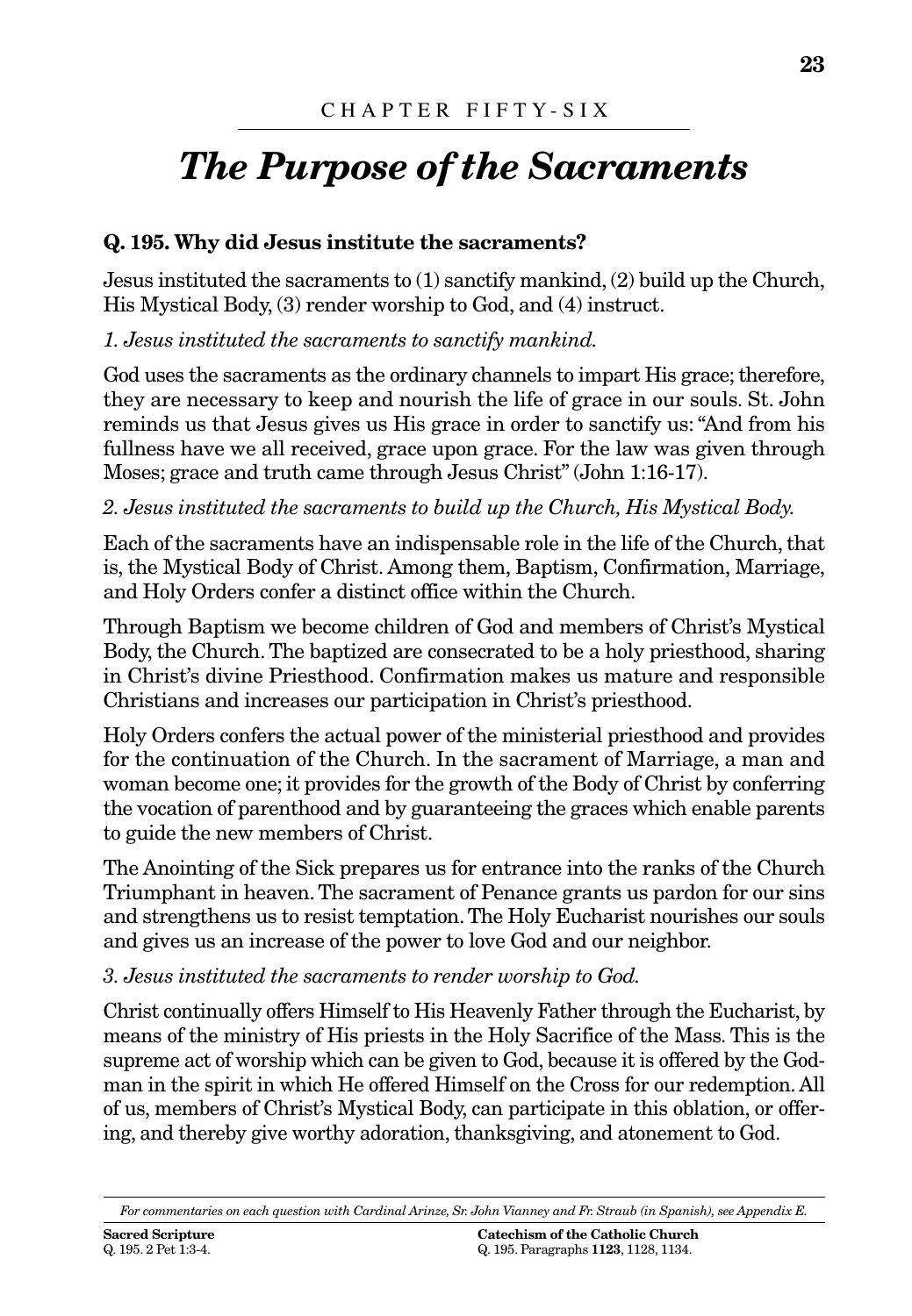# *4. Jesus instituted the sacraments to instruct.*

Signs are actions which convey an idea; words are signs which convey an idea. In the sacraments both the words and the actions make up the sacred sign.



#### *Sacred Scripture*

Come to him, to that living stone, rejected by men but in God's sight chosen and precious; and like living stones be yourselves built into a spiritual house, to be a holy priesthood, to offer spiritual sacrifices acceptable to God through Jesus Christ… But you are a chosen race, a royal priesthood, a holy nation, God's own people, that you may declare the wonderful deeds of him who called you out of darkness into his marvelous light. Once you were no people but now you are God's people; once you had not received mercy but now you have received mercy. *1 Peter 2:4-5, 9-10*

#### *Catechism of the Catholic Church*

**1131** The sacraments are efficacious signs of grace, instituted by Christ and entrusted to the Church, by which divine life is dispensed to us. The visible rites by which the sacraments are celebrated signify and make present the graces proper to each sacrament. They bear fruit in those who receive them with the required dispositions.

#### *Summary Prayer*

*Lord God, Heavenly Father, Your only Son revealed Himself to us by becoming man. May we who share His humanity come to share His divinity through the grace of Your sacraments. May we hear Your Son's words with faith and become Your children in name and in fact.*

*Father, our source of life,You know our weaknesses. Grant Your people Your protection and grace through Your sacraments. Give us health of mind and body, perfect love for one another, and the strength to remain always faithful to You. May we reach out with joy to grasp Your hand and walk more readily in Your ways. May the healing power of Your grace, received through the sacraments and prayer, free us from sin and help us to approach You with pure hearts. Keep us from our old and sinful ways and help us to continue in the new life of grace.*

*Lord God, we thank You for Your Church in which You bless Your family as we come to You in pilgrimage. In Your Church You reveal Your presence*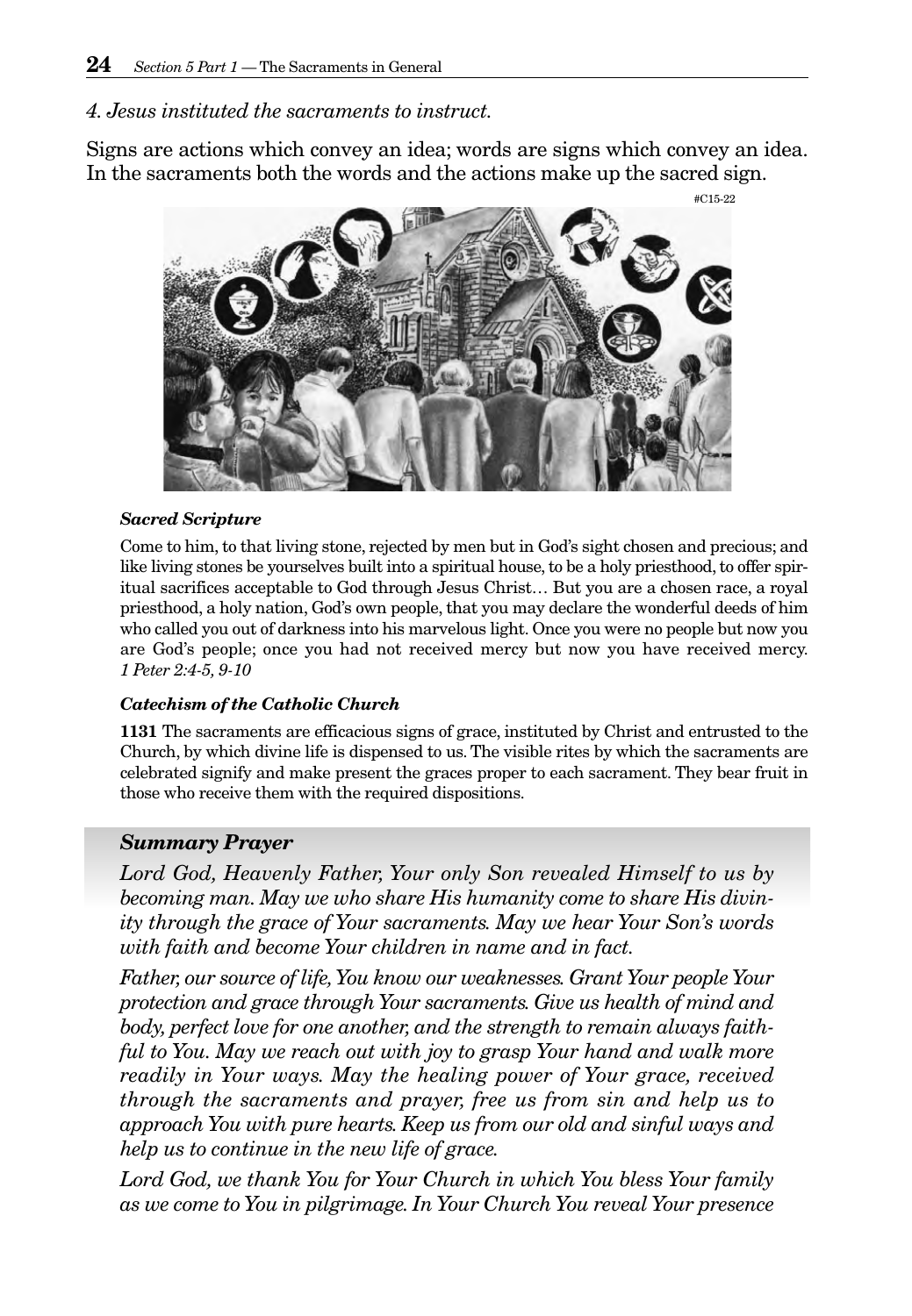*by sacramental signs and make us one with You through the invisible bond of grace.You bring the Church to its full stature as the Body of Christ throughout the world so that it may reach its perfection at last in the heavenly city of Jerusalem, which is the vision of Your peace. In communion with all the angels and saints, we praise Your greatness forever and ever. Amen.*



*Doctrine • Moral • Worship Exercise* (see Appendix B for answer key)

- 1. The sacraments build up the Body of Christ, the Church. Name the seven sacraments and explain how each one builds up the Body of Christ.
- 2. List ways you can lead others to the sacraments, including those in your own family and community.
- 3. Invite the members of your family to share their experiences with the sacraments. Recall memories of Baptisms, Confirmations, First Communions, weddings, ordinations, and other sacraments which have been received or witnessed. Discuss their meaning in your lives; then pray together, thanking Christ for instituting the sacraments.

# **Q. 196. Why does the Church encourage Catholics to receive the sacraments?**

The Church encourages Catholics to receive the sacraments often and with great faith and eagerness because Christ instituted the sacraments to nourish Christian life.

Christ Himself made the sacraments the instruments through which He gives His grace to us. This is what we mean when we say that Christ instituted the sacraments. There are references in the Bible to Christ's institution of Baptism, Penance, the Eucharist, and Holy Orders (cf. Matthew 28:19-20; John 3:5, 6:52-

**Catechism of the Catholic Church** Q. 196. Paragraphs 1122-1134.

*For commentaries on each question with Cardinal Arinze, Sr. John Vianney and Fr. Straub (in Spanish), see Appendix E.*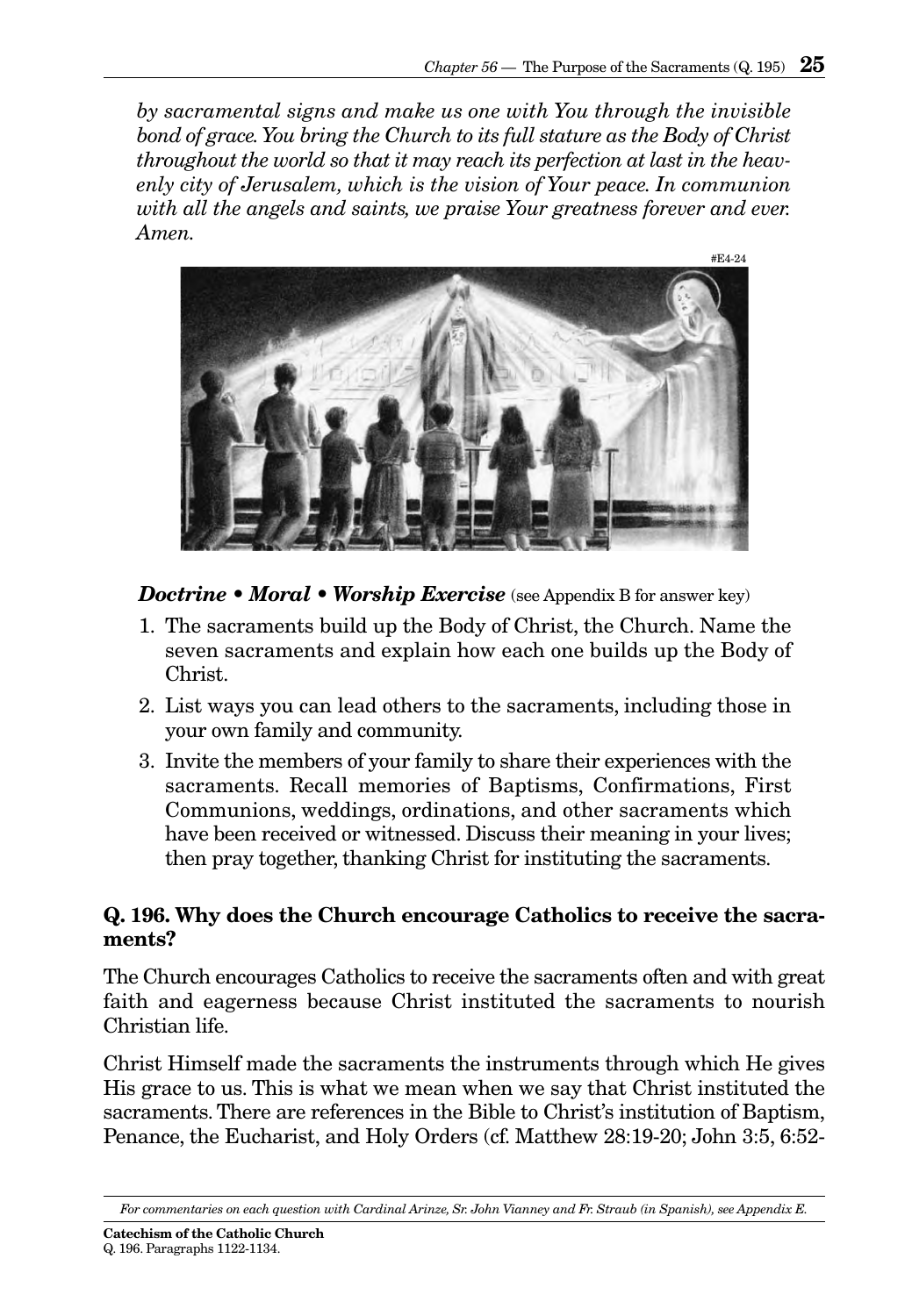58, 20:21-23;Acts 8:14-20; Romans 6:3-4; 1 Corinthians 10:16-17; 1 John 1:9).The Church infallibly teaches that He also instituted the other sacraments.

Three of the sacraments, Baptism, Confirmation, and Holy Orders, produce in the soul a mark which can never be lost. This mark or character is a kind of badge of our membership in Christ, a participation in His eternal priesthood, by which we are dedicated to sacred worship. Baptism and Confirmation can be received only once. Holy Orders confers the grace of the diaconate, the priesthood, and the episcopate only once.

The greater the faith and charity we have when we receive a sacrament, the greater the grace that will be given us.We should not neglect this means God has given us to grow holy and pleasing to Him by sharing His divine life.



#### *Sacred Scripture*

So Jesus said to them,"Truly, truly I say to you, unless you eat the flesh of the Son of man and drink his blood, you have no life in you; he who eats my flesh and drinks my blood has eternal life, and I will raise him up at the last day. For my flesh is food indeed, and my blood is drink indeed. He who eats my flesh and drinks my blood abides in me, and I in him. *John 6:53-56*

#### *Catechism of the Catholic Church*

**1129** The Church affirms that for believers the sacraments of the New Covenant are *necessary for salvation*. <sup>1</sup> "Sacramental grace" is the grace of the Holy Spirit, given by Christ and proper to each sacrament. The Spirit heals and transforms those who receive him by conforming them to the Son of God. The fruit of the sacramental life is that the Spirit of adoption makes the faithful partakers in the divine nature<sup>2</sup> by uniting them in a living union with the only Son, the Savior.

#### *Summary Prayer*

*Heavenly Father, may the frequent reception of Your sacraments make us Your obedient people. May the love within us be seen in what we do and lead us to the joy of heaven. Look upon our weaknesses, and through the power of the sacraments, bring us purity and strength. May the sacraments we receive cleanse us of our sins and free us from guilt. May our sins bring us sorrow and Your promise of salvation bring us joy. May Your*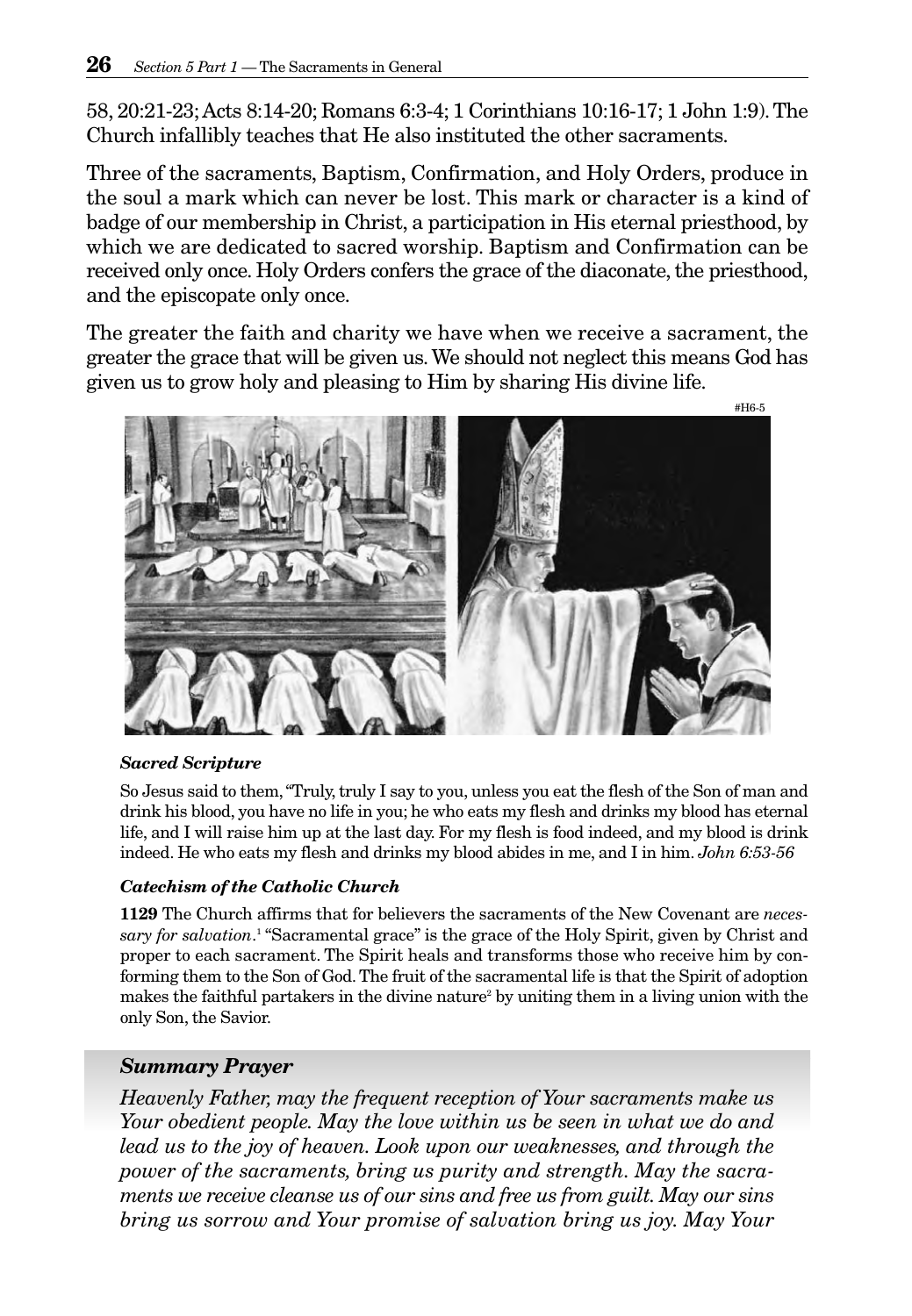*grace, received through the frequent use of Your sacraments, make our souls more pleasing to You. To You be all honor and glory. Amen.*

# **Q. 197. What purpose do the sacraments serve?**

The sacraments serve: (1) as sources of grace for individuals and communities and (2) as remedies for sin and the effects of sin. The sacraments are also signs of faith, as explained in question 192.



*1. The sacraments serve as sources of grace for individuals and communities.*

All the sacraments produce sanctifying grace. In addition, each sacrament gives its own particular actual graces and a right to future actual graces. The graces given benefit not only the person who receives the sacrament, but also the entire community of faith. The sacraments are instruments of divine life for the family of God.

# *2. The sacraments serve as remedies for sin and the effects of sin.*

The sacraments are remedies for sin and the effects of sin. Mortal sin is the greatest evil in the world because it drives the supernatural life of sanctifying grace out of our souls and turns us away from God, the source of all life, peace, and joy. Our Lord protects our souls from serious sin by giving us more sanctifying grace in the sacraments.

The actual graces we receive through the sacraments give us the light we need to see what is evil and the strength we need to fight against it. Thus, we are strengthened against temptation.

*For commentaries on each question with Cardinal Arinze, Sr. John Vianney and Fr. Straub (in Spanish), see Appendix E.*

**Catechism of the Catholic Church** Q. 197. Paragraphs **1262**, **1302-1303**, 1365-1383, **1391- 1405**, 1467-1469, 1496, 1519-1520, 1532, **1581-1584**, **1638-1642**.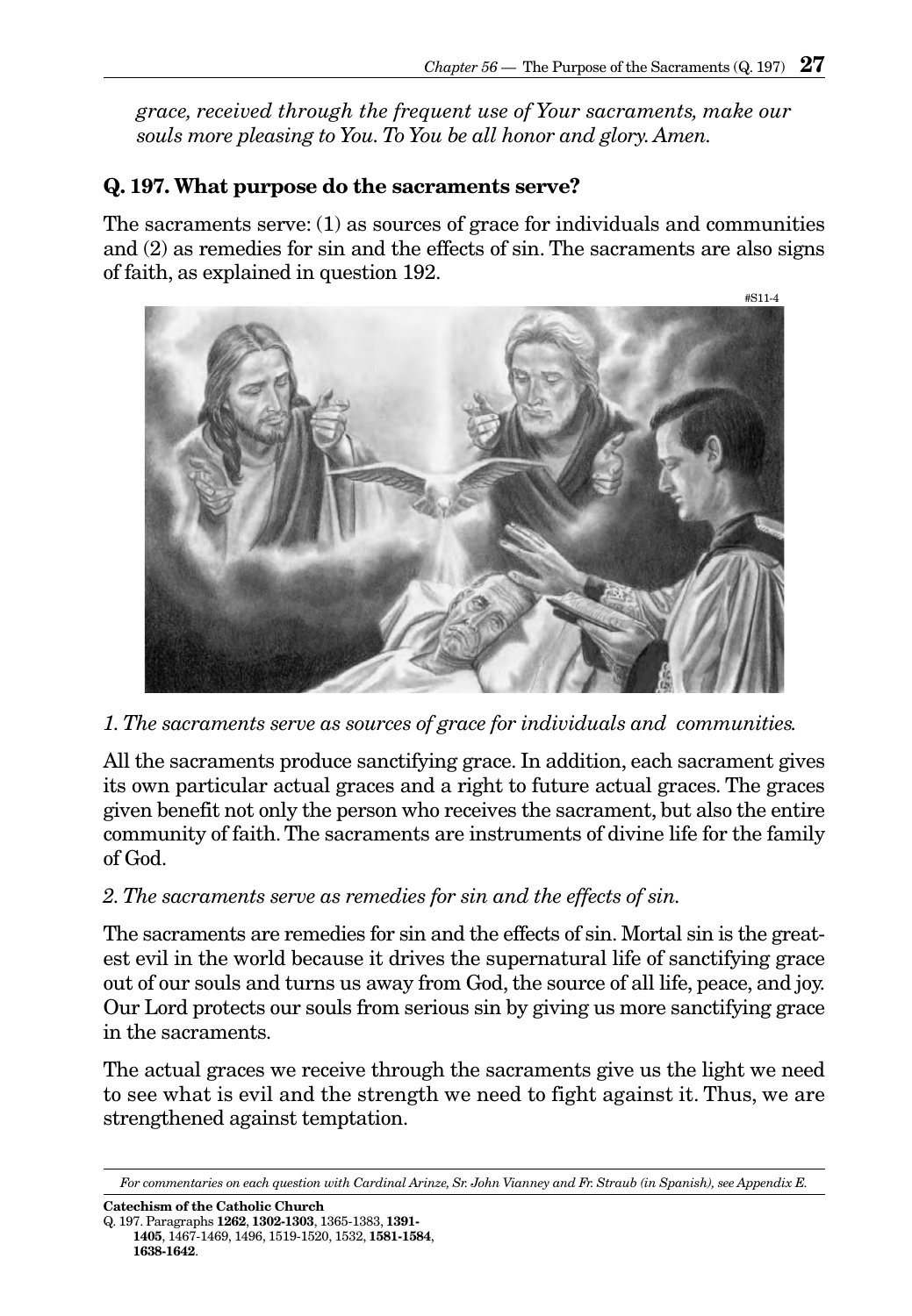This is especially true of the Holy Eucharist. Just as bodily food repairs what we lose by daily wear and tear, so likewise this divine food is a remedy for the spiritual infirmities of each day.The sacramental grace we receive in the Eucharist is a remedy for our spiritual sicknesses and for all the effects of sin.



#### *Sacred Scripture*

"I am the bread of life. Your fathers ate the manna in the wilderness, and they died. This is the bread which comes down from heaven, that a man may eat of it and not die. I am the living bread which came down from heaven; if any one eats of this bread, he will live for ever; and the bread which I shall give for the life of the world is my flesh." *John 6:48-51*.

#### *Catechism of the Catholic Church*

**1134** The fruit of sacramental life is both personal and ecclesial. For every one of the faithful on the one hand, this fruit is life for God in Christ Jesus; for the Church, on the other, it is an increase in charity and in her mission of witness.

#### *Splendor of Truth*

But temptations can be overcome, sins can be avoided, because together with the commandments the Lord gives us the possibility of keeping them… Keeping God's law in particular situations can be difficult, extremely difficult, but it is never impossible… For God does not command the impossible, but in commanding he admonishes you to do what you can and to pray for what you cannot, and he gives his aid to enable you. *(section 102)*

#### *Vatican Council II*

The purpose of the sacraments is to sanctify men, to build up the Body of Christ, and, finally, to give worship to God. Because they are signs they also instruct. They not only presuppose faith, but by words and objects they also nourish, strengthen, and express it. That is why they are called "sacraments of faith." They do, indeed, confer grace, but, in addition, the very act of celebrating them most effectively disposes the faithful to receive this grace to their profit, to worship God duly, and to practice charity. *Sacred Liturgy, 59*.

# *Summary Prayer*

Lord God, Maker of Heaven and earth and of all created things, You make *Your just ones holy through Your sacraments. In You is fullness of life for Your faithful people; in You all hope resides. Lead us to everlasting happi-*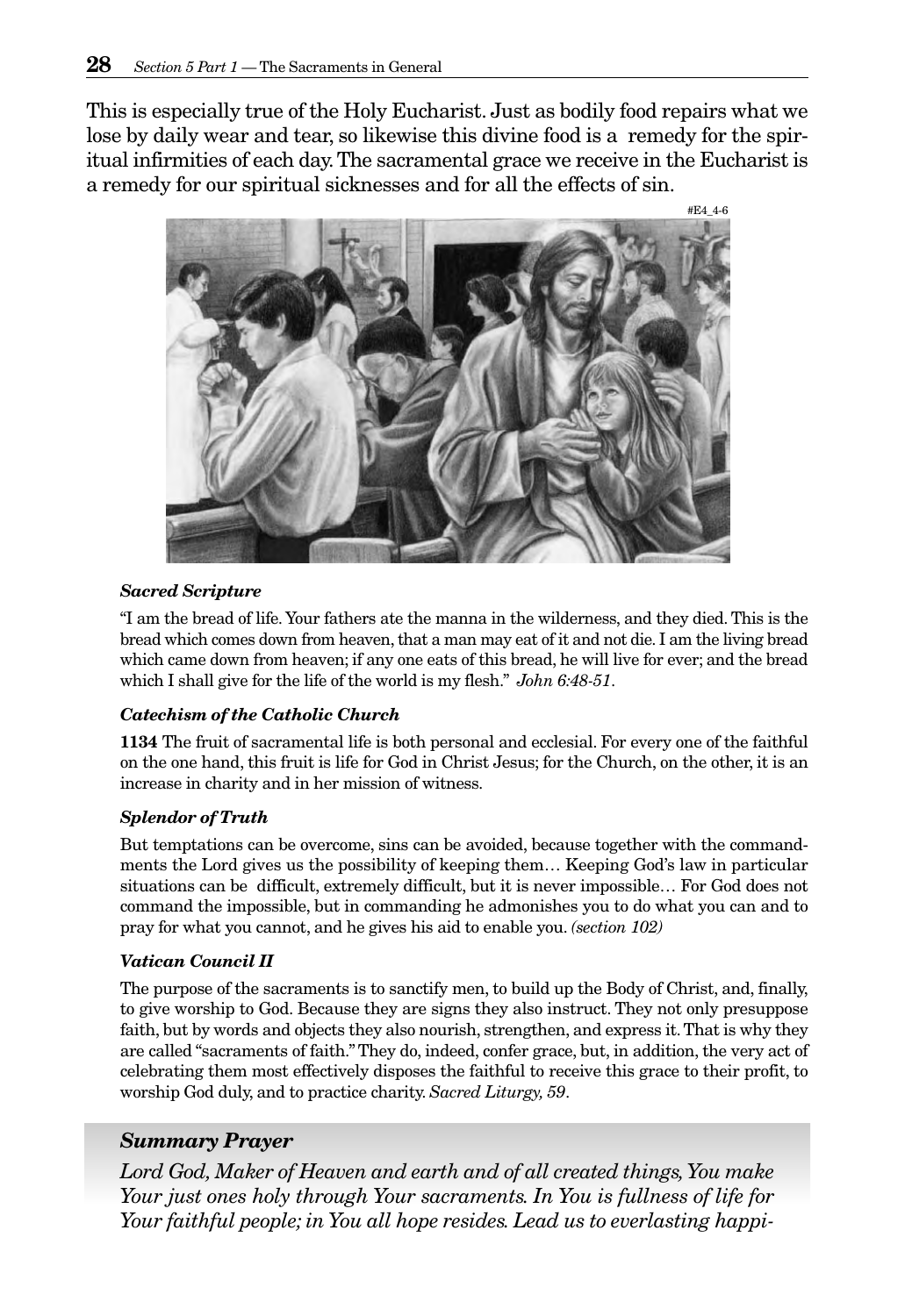*ness through the sacramental blessings given us in Your holy Church. Through the power of the sacraments deliver us from evil and from slavery to the senses, which blind us to goodness. Free us from all negligence and sloth, and give us joy in Your gifts of grace, through our Savior Jesus Christ. Amen.*

### *Doctrine • Moral • Worship Exercise* (see Appendix B for answer key)

- 1. Why is frequent reception of the sacraments beneficial for Catholics?
- 2. What dispositions of the heart should you possess to receive more graces and benefits from the sacraments?
- 3. Ask the Holy Spirit to increase your desire to benefit from the sacraments by receiving them with greater faith and charity.



# **Catechism by Diagram**

**Sanctifying Grace and the Sacraments**. By means of sanctifying grace, a person dies to sin, shares in the divinity of the Son of God through the Spirit of adoption, and enters into close union with the Most Holy Trinity. God, the Author of life, communicates to us His own life (triangle in the heart) by giving us sanctifying grace (rays) through the sacraments (seven arrows, initials of each sacraments). The sacraments confer (two arms on the heart) actual grace (drops of water from above). The tree is a symbol of a virtuous life full of good deeds (fruit). It must have its roots in grace, which increases faith  $(F)$ , hope  $(H)$ , and charity  $(C)$ .